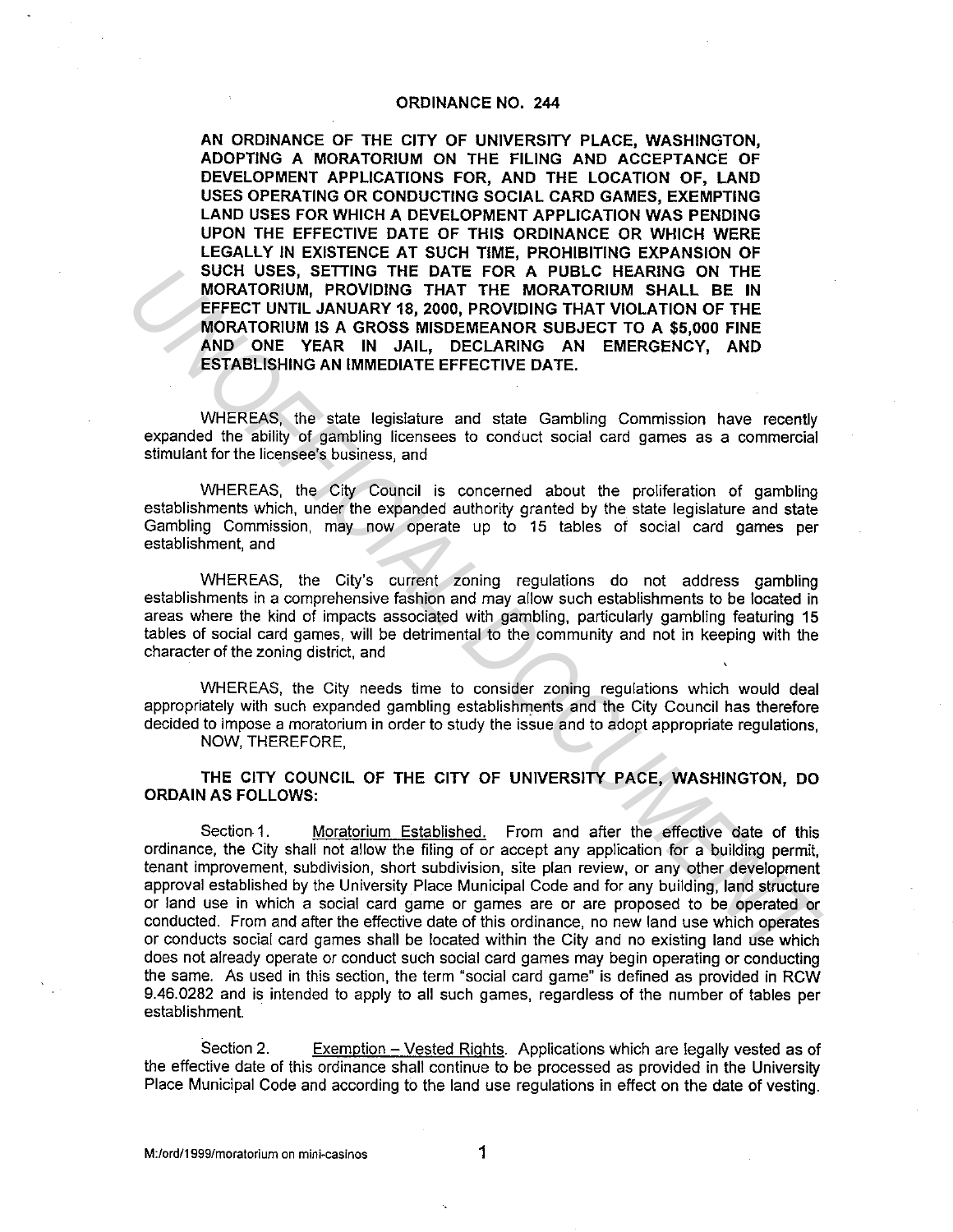All land uses operating social card games under licenses which have been issued or which have been applied for from the state Gambling Commission as of the effective date of this ordinance and which are approved pursuant to vested applications as provided in this section, and all land uses operating social card games which are currently in existence within the City, which were legally established under the land use regulations in effect at the time of establishment, and which have current gambling licenses issued by the state Gambling Commission, may continue to operate at the levels authorized by their current or currently applied for gambling license. All such land uses operating social card games shall be considered legal nonconforming uses under this ordinance and shall not be expanded or intensified by the addition of tables at which social card games are played beyond the number authorized by the current or currently applied for gambling license.

Section 3. Public Hearing. Pursuant to RCW 36.70A.390 and RCW 35A.63.220, a public hearing shall be held on August 2, 1999, for the purpose of taking testimony and adopting written findings and conclusions justifying the moratorium established by this ordinance.

Section 4. Effective Period of Moratorium. The moratorium adopted by this ordinance shall be come effective immediately upon adoption and shall remain in effect through January 18, 2000, subject to the adoption of findings and conclusions as provided in Section 3 above. This moratorium shall also terminate upon the adoption of permanent regulations governing the location of gambling establishments operating social card games. This moratorium may be extended as provided in RCW 36. 70A.390 and RCW 35A.63.220.

Section 5. Penaltv for Violation. Any person violating any provision of this ordinance shall have committed a gross misdemeanor and upon conviction thereof, shall be punished by a fine in an amount not to exceed \$5,000, or imprisonment for a term not to exceed one year, or by both such fine and imprisonment.

Section 6. Severability. If any section, sentence, clause or phrase of this ordinance should be held to be invalid or unconstitutional by a court of competent jurisdiction, such invalidity or unconstitutionality shall not affect the validity or constitutionality of any other section, sentence, clause or phrase of this ordinance.

Section 7. Effective Date and Declaration of Emergency. The City Council hereby finds and declares that an emergency exists, pursuant to RCW 23.21C110 and WAC 197-11-880 which necessitates that this ordinance become effective immediately in order to avoid an imminent threat to the public health, safety and welfare to prevent an imminent danger to public or private property and an imminent threat of serious environmental degradation. This ordinance shall become effective immediately upon passage. The City Clerk is directed to publish a summary of this ordinance, consisting of the title, at the earliest possible publication date. for gambling license.<br>
Section 3. Public hearing shall be held on August 2, 1999, for the purpose of factor 36, 200, a<br>
public hearing shall be held on August 2, 1999, for the purpose of factor 36A 63200, a<br>
public hearing

**PASSED BY THE CITY COUNCIL ON JULY 19, 1999.** 

Debbie Klosowski, Mayor

**ATTEST:** 

Susan Matthew, City Clerk